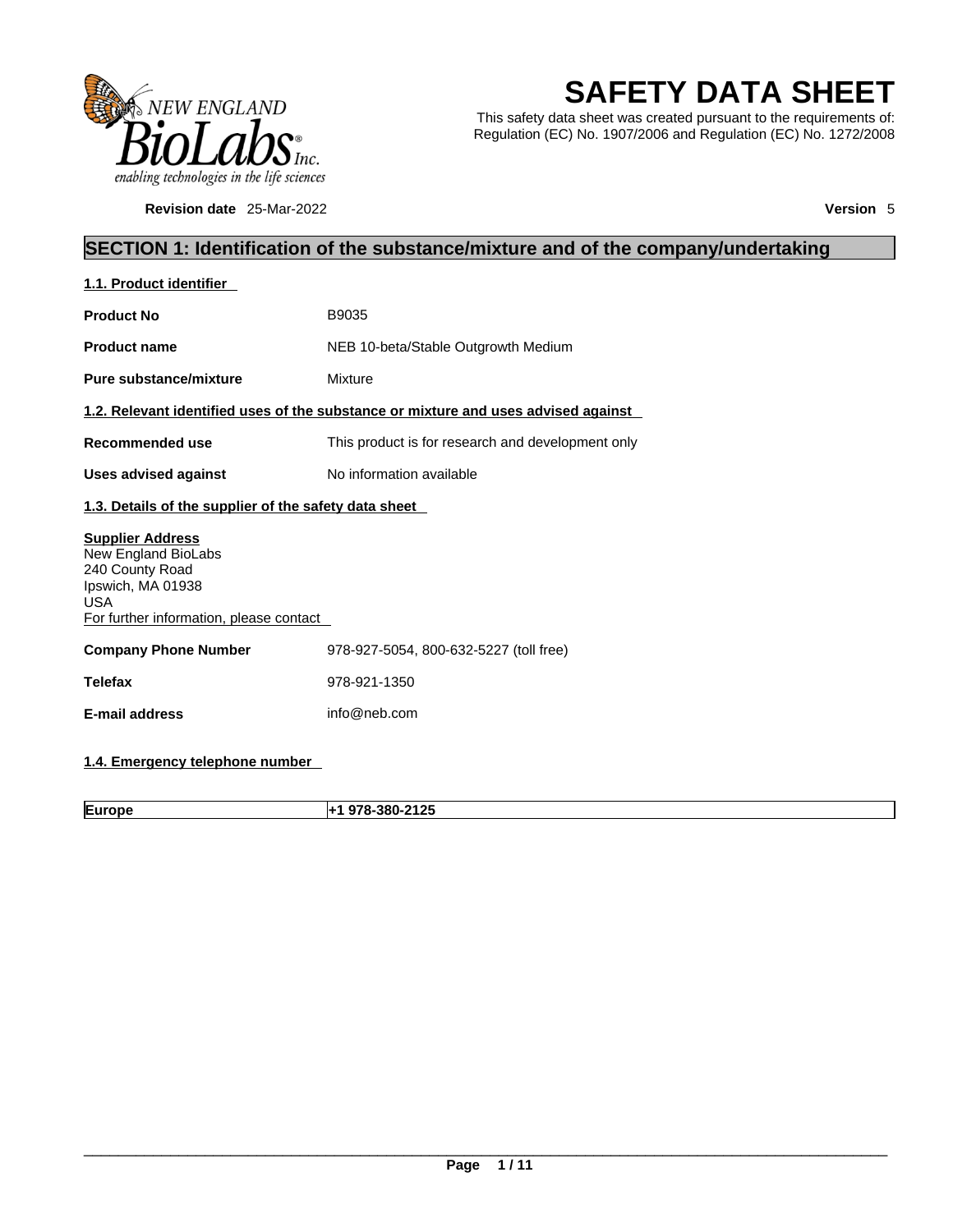### **SECTION 2: Hazards identification**

#### **2.1. Classification of the substance or mixture**

*Regulation (EC) No 1272/2008* 

This mixture is classified as not hazardous according to regulation (EC) 1272/2008 [CLP]

#### **2.2. Label elements**

This mixture is classified as not hazardous according to regulation (EC) 1272/2008 [CLP]

#### **Hazard statements**

This mixture is classified as not hazardous according to regulation (EC) 1272/2008 [CLP]

#### **2.3. Other hazards**

No information available.

## **SECTION 3: Composition/information on ingredients**

#### **3.1 Substances**

Not applicable

#### **3.2 Mixtures**

| Chemical<br>name                | Weight-% | <b>REACH</b> registration<br>number | EC No     | Classification according  <br>to Regulation (EC) No.<br>1272/2008 [CLP] | Specific<br><b>Iconcentratiol</b><br>In limit (SCL) | <b>IM-Factol M-Factor</b><br>(long-ter<br>m) |
|---------------------------------|----------|-------------------------------------|-----------|-------------------------------------------------------------------------|-----------------------------------------------------|----------------------------------------------|
| Sodium<br>Chloride<br>7647-14-5 | 0.1 - 1  | No data available                   | 231-598-3 | No data available                                                       | $\overline{\phantom{0}}$                            |                                              |

#### **Full text of H- and EUH-phrases: see section 16**

#### *Acute Toxicity Estimate*

If LD50/LC50 data is not available or does not correspond to the classification category, then the appropriate conversion value from CLP Annex I, Table 3.1.2, is used to calculate the acute toxicity estimate (ATEmix) for classifying a mixture based on its components

| Chemical name                |      | Oral LD50 mg/kg  Dermal LD50 mg/kg  Inhalation LC50 - 4   Inhalation LC50 - 4   Inhalation LC50 - 4 | mq/L              | hour - dust/mist - $\vert$ hour - vapor - mg/L | hour - gas - ppm  |
|------------------------------|------|-----------------------------------------------------------------------------------------------------|-------------------|------------------------------------------------|-------------------|
| Sodium Chloride<br>7647-14-5 | 3000 | 10000                                                                                               | No data available | No data available                              | No data available |

## **SECTION 4: First aid measures**

#### **4.1. Description of first aid measures**

**Inhalation** Remove to fresh air. **Eye contact Rinse thoroughly with plenty of water for at least 15 minutes, lifting lower and upper eyelids.** Consult a physician.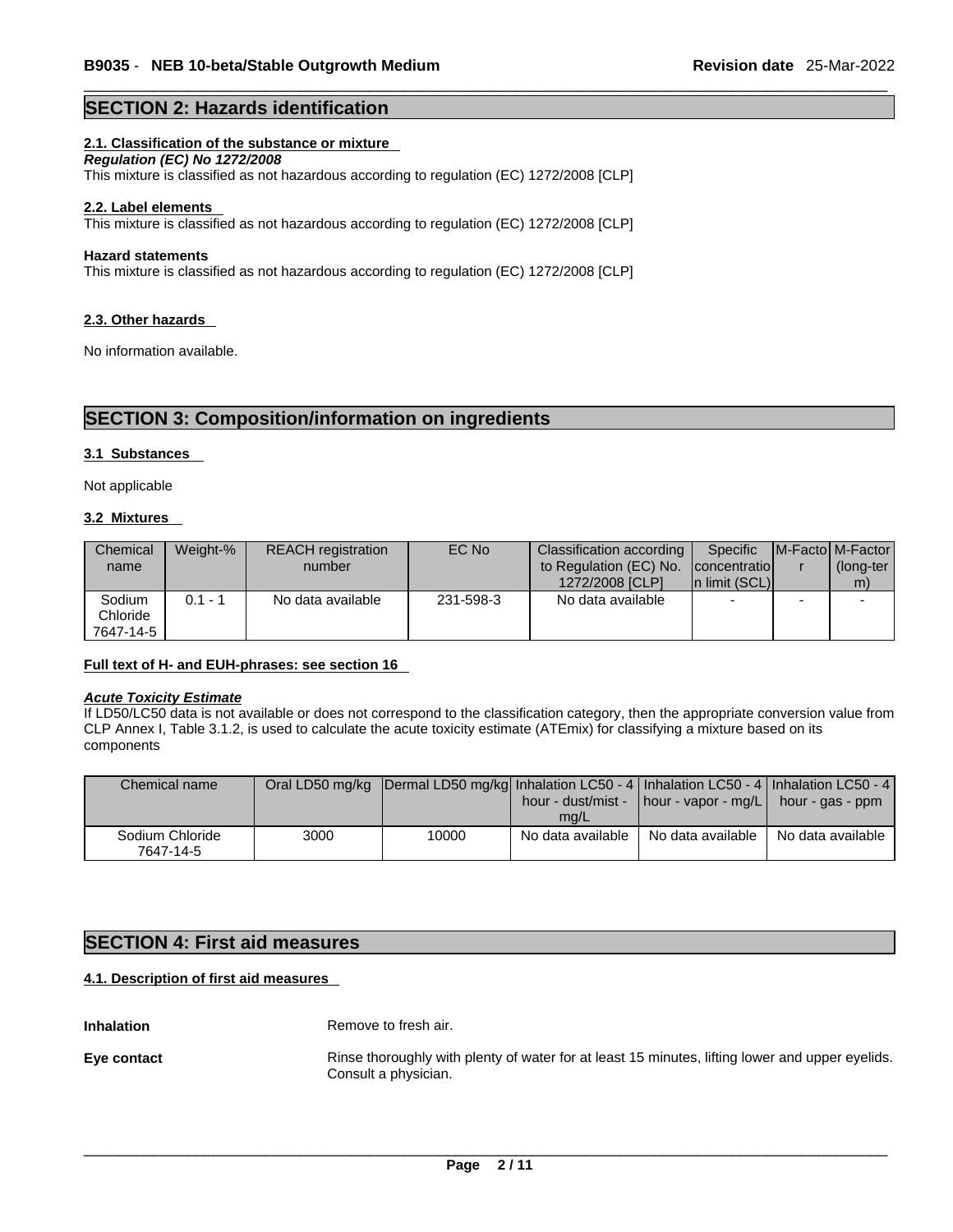#### \_\_\_\_\_\_\_\_\_\_\_\_\_\_\_\_\_\_\_\_\_\_\_\_\_\_\_\_\_\_\_\_\_\_\_\_\_\_\_\_\_\_\_\_\_\_\_\_\_\_\_\_\_\_\_\_\_\_\_\_\_\_\_\_\_\_\_\_\_\_\_\_\_\_\_\_\_\_\_\_\_\_\_\_\_\_\_\_\_\_\_\_\_ **B9035** - **NEB 10-beta/Stable Outgrowth Medium Revision date** 25-Mar-2022

| <b>Skin contact</b> | Wash skin with soap and water. In the case of skin irritation or allergic reactions see a<br>physician. |
|---------------------|---------------------------------------------------------------------------------------------------------|
| <b>Ingestion</b>    | Rinse mouth.                                                                                            |
|                     | 4.2. Most important symptoms and effects, both acute and delayed                                        |
| <b>Symptoms</b>     | No information available.                                                                               |
|                     | 4.3. Indication of any immediate medical attention and special treatment needed                         |

**Note to physicians** Treat symptomatically.

## **SECTION 5: Firefighting measures**

**5.1. Extinguishing media** 

| <b>Suitable Extinguishing Media</b>                        | Use extinguishing measures that are appropriate to local circumstances and the<br>surrounding environment. |
|------------------------------------------------------------|------------------------------------------------------------------------------------------------------------|
| Large Fire                                                 | CAUTION: Use of water spray when fighting fire may be inefficient.                                         |
| Unsuitable extinguishing media                             | Do not scatter spilled material with high pressure water streams.                                          |
| 5.2. Special hazards arising from the substance or mixture |                                                                                                            |
| Specific hazards arising from the<br>chemical              | No information available.                                                                                  |

#### **5.3. Advice for firefighters**

**Special protective equipment and precautions for fire-fighters** Firefighters should wear self-contained breathing apparatus and full firefighting turnout gear. Use personal protection equipment.

## **SECTION 6: Accidental release measures**

|                                                           | 6.1. Personal precautions, protective equipment and emergency procedures             |
|-----------------------------------------------------------|--------------------------------------------------------------------------------------|
| <b>Personal precautions</b>                               | Ensure adequate ventilation.                                                         |
| For emergency responders                                  | Use personal protection recommended in Section 8.                                    |
| 6.2. Environmental precautions                            |                                                                                      |
| <b>Environmental precautions</b>                          | See Section 12 for additional Ecological Information.                                |
| 6.3. Methods and material for containment and cleaning up |                                                                                      |
| <b>Methods for containment</b>                            | Prevent further leakage or spillage if safe to do so.                                |
| Methods for cleaning up                                   | Take up mechanically, placing in appropriate containers for disposal.                |
| Prevention of secondary hazards                           | Clean contaminated objects and areas thoroughly observing environmental regulations. |
| 6.4. Reference to other sections                          |                                                                                      |
| Reference to other sections                               | See section 8 for more information. See section 13 for more information.             |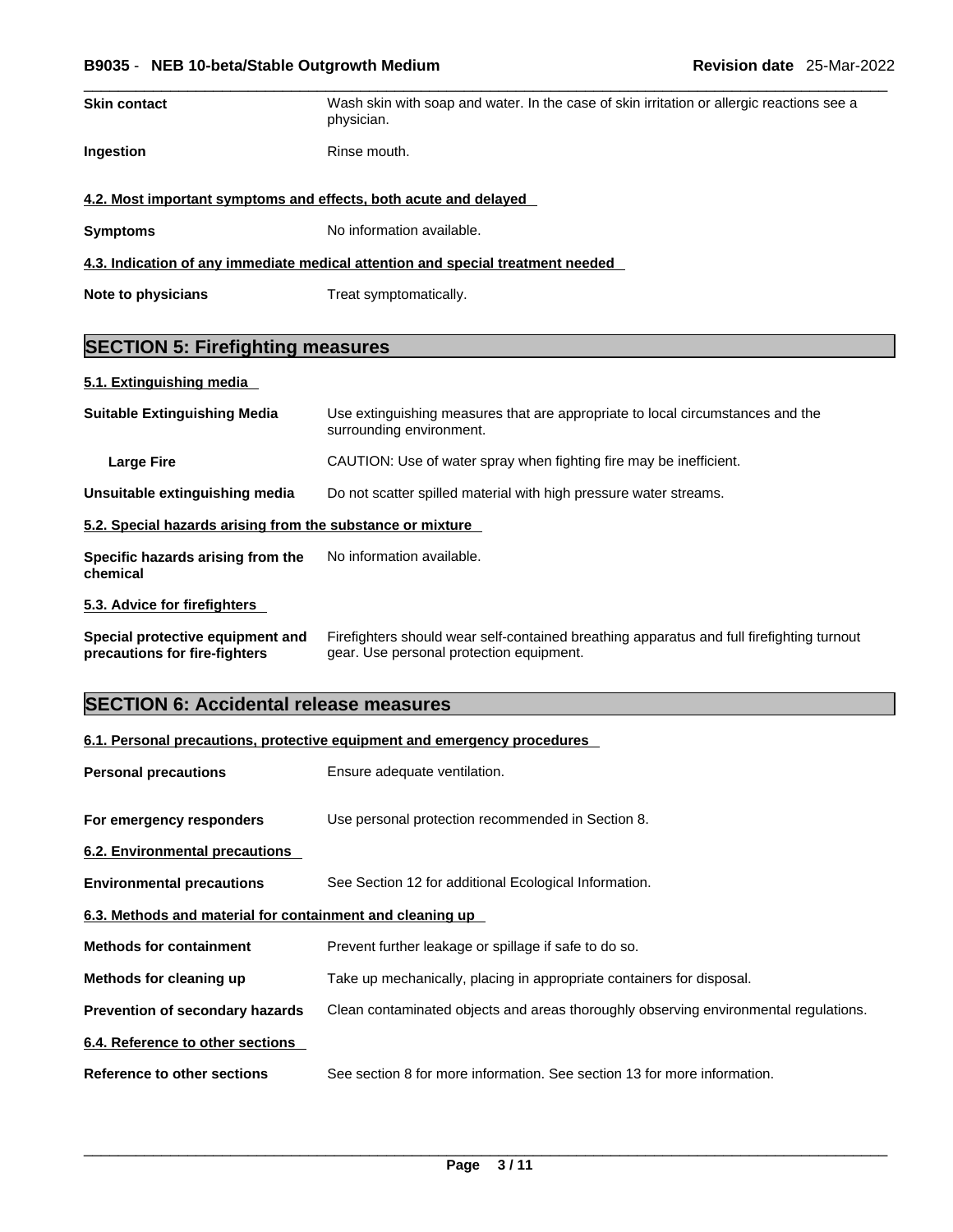## **SECTION 7: Handling and storage**

| 7.1. Precautions for safe handling                                |                                                                        |
|-------------------------------------------------------------------|------------------------------------------------------------------------|
| Advice on safe handling                                           | Ensure adequate ventilation.                                           |
| General hygiene considerations                                    | Handle in accordance with good industrial hygiene and safety practice. |
| 7.2. Conditions for safe storage, including any incompatibilities |                                                                        |
| <b>Storage Conditions</b>                                         | Keep container tightly closed in a dry and well-ventilated place.      |
|                                                                   |                                                                        |

## **7.3. Specific end use(s)**

**Risk management methods [RMM]** The information required is contained in this Safety Data Sheet.

## **SECTION 8: Exposure controls/personal protection**

#### **8.1. Control parameters**

#### **Exposure Limits**

| Chemical name                | ireland | Italy | <b>Italy REL</b> | Latvia                  | Lithuania               |
|------------------------------|---------|-------|------------------|-------------------------|-------------------------|
| Sodium Chloride<br>7647-14-5 |         |       |                  | TWA: $5 \text{ ma/m}^3$ | TWA: $5 \text{ ma/m}^3$ |

| <b>Biological occupational exposure</b><br>limits                                    | This product, as supplied, does not contain any hazardous materials with biological limits<br>established by the region specific regulatory bodies.                         |
|--------------------------------------------------------------------------------------|-----------------------------------------------------------------------------------------------------------------------------------------------------------------------------|
| Derived No Effect Level (DNEL)<br><b>Predicted No Effect Concentration</b><br>(PNEC) | No information available.<br>No information available.                                                                                                                      |
| 8.2. Exposure controls                                                               |                                                                                                                                                                             |
| <b>Engineering controls</b>                                                          | No information available.                                                                                                                                                   |
| Individual protection measures,<br>such as personal protective<br>equipment          |                                                                                                                                                                             |
| <b>Eye/face protection</b>                                                           | No special protective equipment required.                                                                                                                                   |
| Skin and body protection                                                             | No special protective equipment required.                                                                                                                                   |
| <b>Respiratory protection</b>                                                        | No protective equipment is needed under normal use conditions. If exposure limits are<br>exceeded or irritation is experienced, ventilation and evacuation may be required. |
| General hygiene considerations                                                       | Handle in accordance with good industrial hygiene and safety practice.                                                                                                      |
| <b>Environmental exposure controls</b>                                               | No information available.                                                                                                                                                   |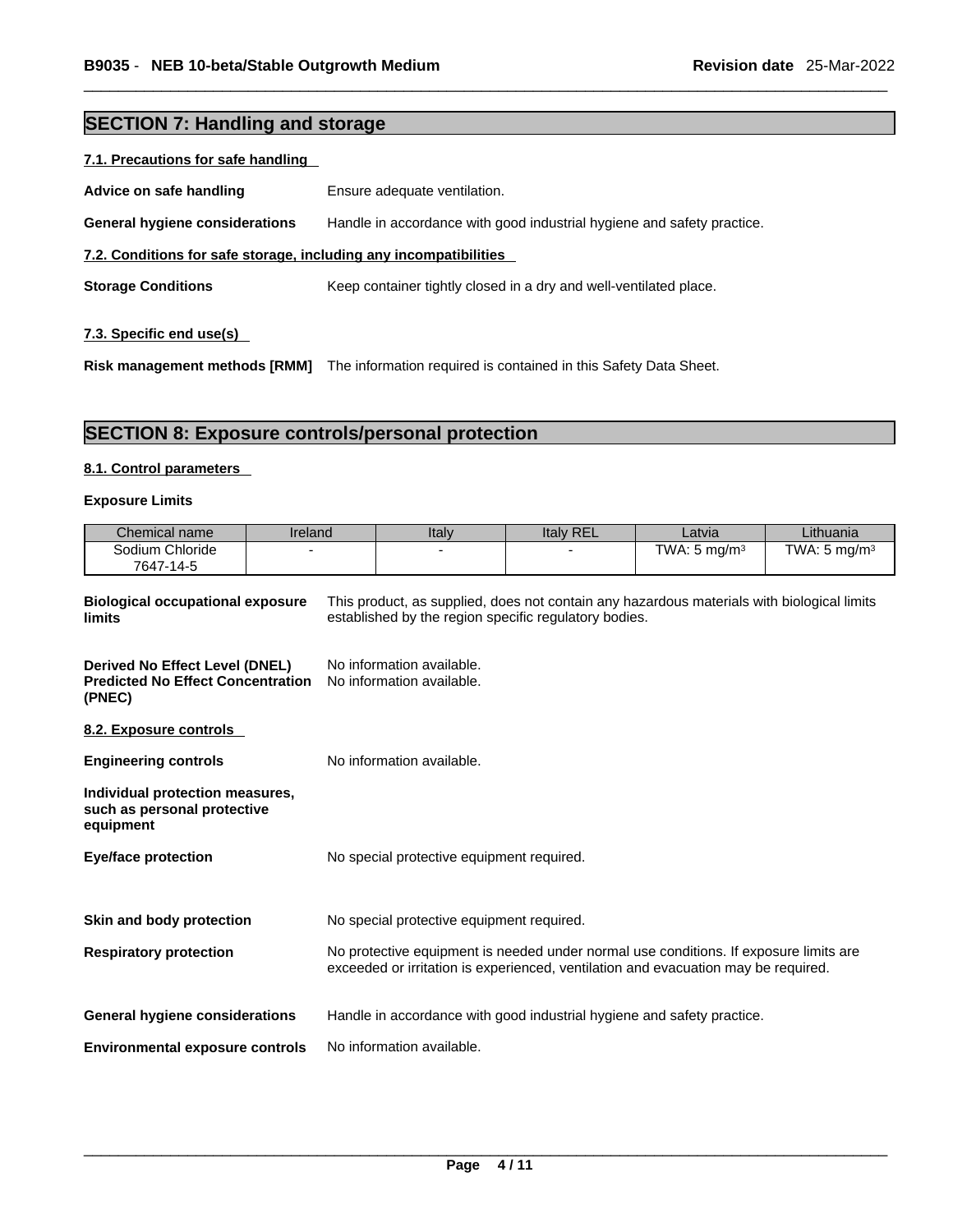## **SECTION 9: Physical and chemical properties**

| 9.1. Information on basic physical and chemical properties    |                                    |                                |
|---------------------------------------------------------------|------------------------------------|--------------------------------|
| <b>Physical state</b>                                         | Liquid                             |                                |
| Appearance                                                    | Colorless                          |                                |
| <b>Color</b>                                                  | No information available           |                                |
| Odor                                                          | Mild.                              |                                |
| <b>Odor threshold</b>                                         | No information available           |                                |
|                                                               |                                    |                                |
| <b>Property</b>                                               | <b>Values</b><br>No data available | Remarks • Method<br>None known |
| Melting point / freezing point                                | No data available                  | None known                     |
| Initial boiling point and boiling                             |                                    |                                |
| range                                                         | No data available                  | None known                     |
| Flammability (solid, gas)<br><b>Flammability Limit in Air</b> |                                    | None known                     |
|                                                               | No data available                  |                                |
| Upper flammability or explosive<br>limits                     |                                    |                                |
| Lower flammability or explosive                               | No data available                  |                                |
| limits                                                        |                                    |                                |
| <b>Flash point</b>                                            | No data available                  | None known                     |
| <b>Autoignition temperature</b>                               | No data available                  | None known                     |
| <b>Decomposition temperature</b>                              |                                    | None known                     |
| pH                                                            | No data available                  | None known                     |
| pH (as aqueous solution)                                      | No data available                  | None known                     |
| <b>Kinematic viscosity</b>                                    | No data available                  | None known                     |
| <b>Dynamic viscosity</b>                                      | No data available                  | None known                     |
| <b>Water solubility</b>                                       | No data available                  | None known                     |
| Solubility(ies)                                               | No data available                  | None known                     |
| <b>Partition coefficient</b>                                  | No data available                  | None known                     |
| Vapor pressure                                                | No data available                  | None known                     |
| <b>Relative density</b>                                       | No data available                  | None known                     |
| <b>Bulk density</b>                                           | No data available                  |                                |
| <b>Liquid Density</b>                                         | No data available                  |                                |
| <b>Vapor density</b>                                          | No data available                  | None known                     |
| <b>Particle characteristics</b>                               |                                    |                                |
| <b>Particle Size</b>                                          | No information available           |                                |
| <b>Particle Size Distribution</b>                             | No information available           |                                |

#### **9.2. Other information**

*9.2.1. Information with regard to physical hazard classes* Not applicable

*9.2.2. Other safety characteristics* No information available

## **SECTION 10: Stability and reactivity**

#### **10.1. Reactivity**

**Reactivity No information available.** 

#### **10.2. Chemical stability**

**Stability** Stable under normal conditions.

#### **Explosion data Sensitivity to mechanical impact** None. **Sensitivity to static discharge** None.

**10.3. Possibility of hazardous reactions**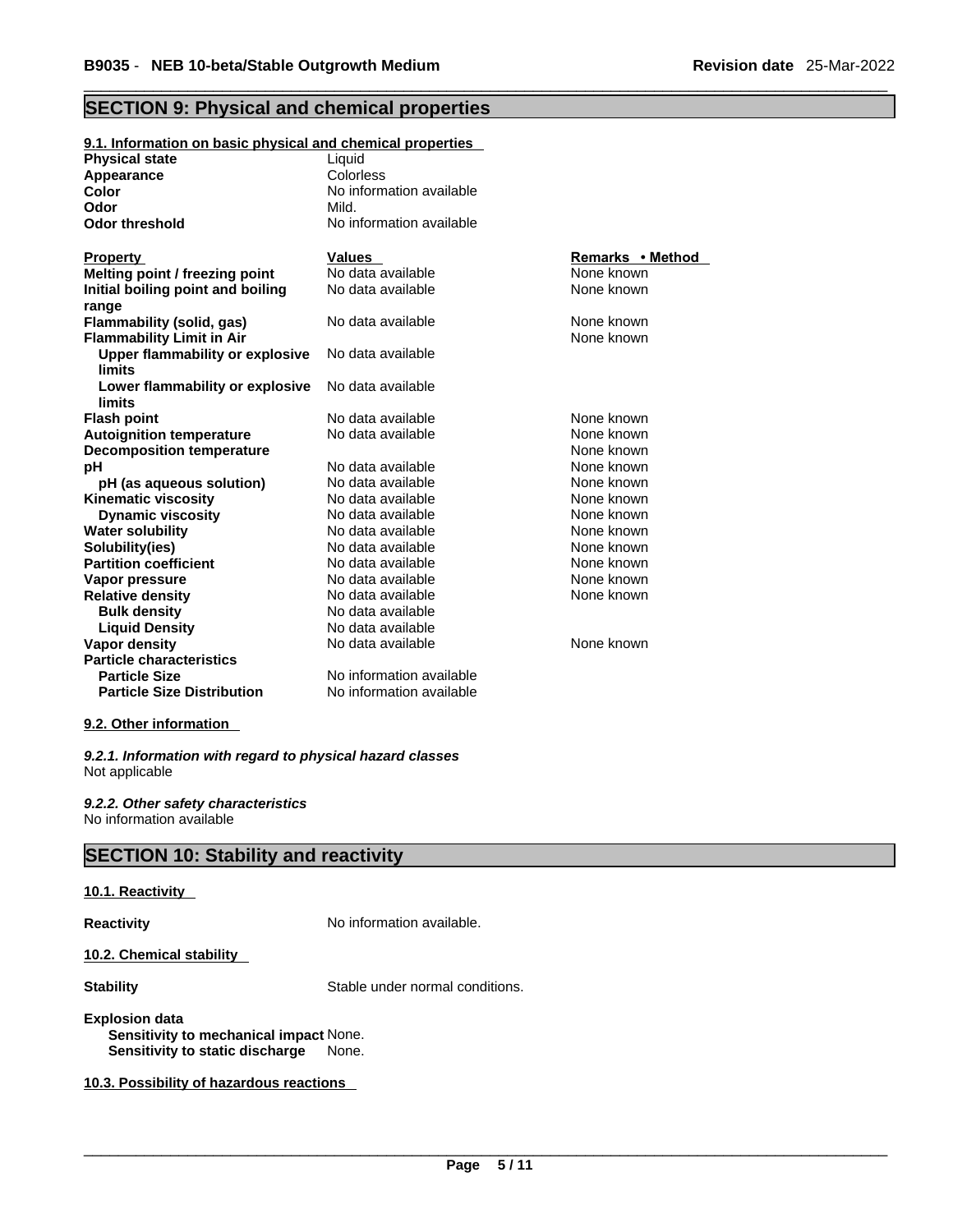**Possibility of hazardous reactions** None under normal processing.

**10.4. Conditions to avoid** 

**Conditions to avoid** None known based on information supplied.

**10.5. Incompatible materials**

**Incompatible materials** None known based on information supplied.

**10.6. Hazardous decomposition products** 

**Hazardous decomposition products** None known based on information supplied.

## **SECTION 11: Toxicological information**

#### **11.1. Information on hazard classes as defined in Regulation (EC) No 1272/2008**

#### **Information on likely routes of exposure**

**Product Information**

| <b>Inhalation</b>   | Specific test data for the substance or mixture is not available.            |
|---------------------|------------------------------------------------------------------------------|
| Eye contact         | Specific test data for the substance or mixture is not available.            |
| <b>Skin contact</b> | Specific test data for the substance or mixture is not available.            |
| Ingestion           | Specific test data for the substance or mixture is not available.            |
|                     | Symptoms related to the physical, chemical and toxicological characteristics |

**Symptoms** No information available.

**Acute toxicity** 

**Numerical measures of toxicity**

#### **Component Information**

| Chemical name   | Oral LD50         | Dermal LD50           | <b>Inhalation LC50</b> |
|-----------------|-------------------|-----------------------|------------------------|
| Sodium Chloride | Rat<br>$=$ 3 g/kg | Rabbit<br>10000 mg/kg | (Rat)1 h<br>⋅ 42 mg/L  |
|                 |                   |                       |                        |

#### **Delayed and immediate effects as well as chronic effects from short and long-term exposure**

| <b>Skin corrosion/irritation</b>         | No information available. |
|------------------------------------------|---------------------------|
| Serious eye damage/eye irritation        | No information available. |
| <b>Respiratory or skin sensitization</b> | No information available. |
| Germ cell mutagenicity                   | No information available. |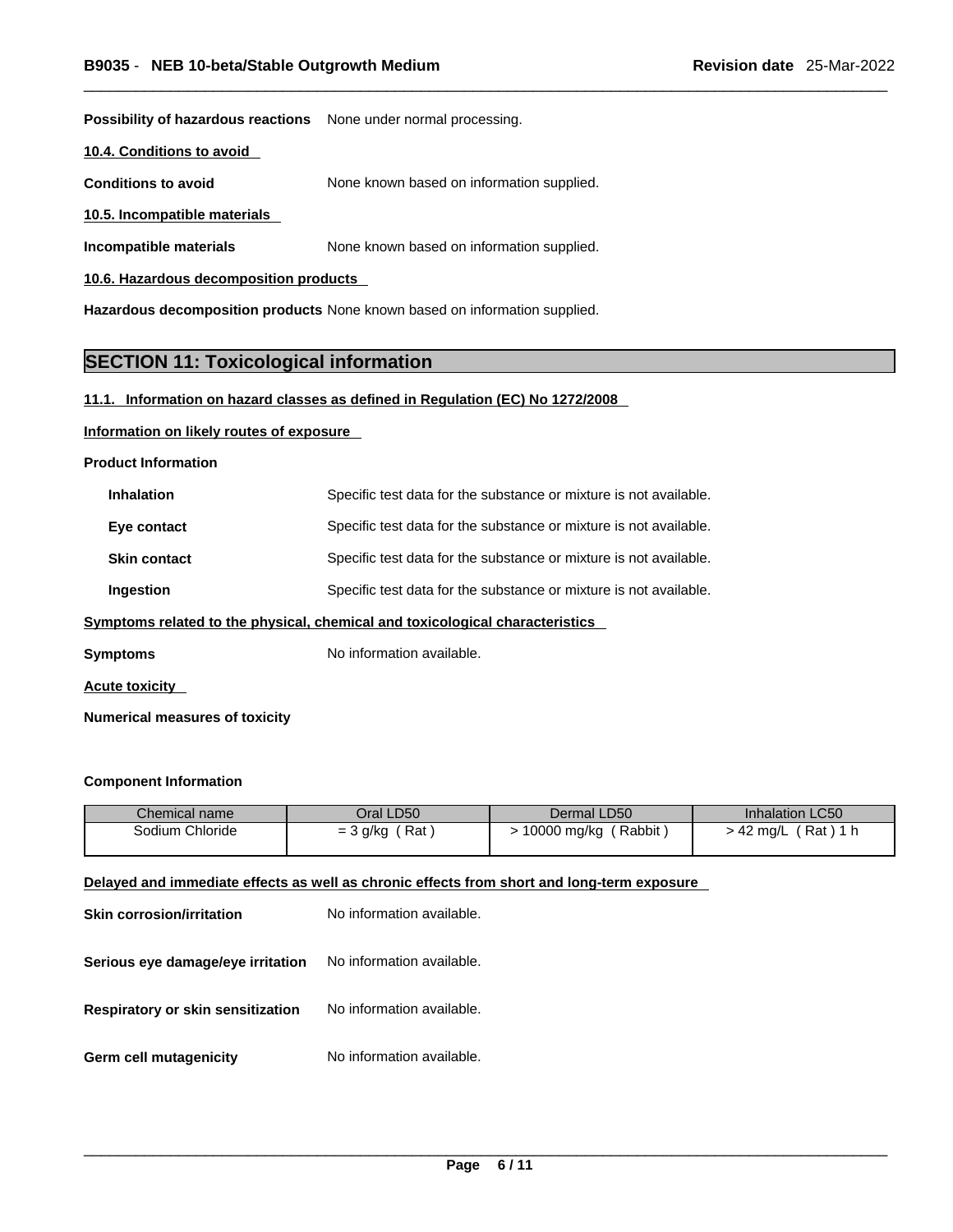| Carcinogenicity                         | No information available. |
|-----------------------------------------|---------------------------|
| <b>Reproductive toxicity</b>            | No information available. |
| <b>STOT - single exposure</b>           | No information available. |
| <b>STOT - repeated exposure</b>         | No information available. |
| <b>Aspiration hazard</b>                | No information available. |
| 11.2. Information on other hazards      |                           |
| 11.2.1. Endocrine disrupting properties |                           |
| <b>Endocrine disrupting properties</b>  | No information available. |
| 11.2.2. Other information               |                           |
| Other adverse effects                   | No information available. |

## **SECTION 12: Ecological information**

#### **12.1. Toxicity**

#### **Ecotoxicity**

**Unknown aquatic toxicity** Contains 0 % of components with unknown hazards to the aquatic environment.

| Chemical name   | Algae/aquatic plants | <b>Fish</b>               | Toxicity to    | Crustacea                |
|-----------------|----------------------|---------------------------|----------------|--------------------------|
|                 |                      |                           | microorganisms |                          |
| Sodium Chloride |                      | LC50: 5560 - 6080mg/L     |                | EC50: $=1000$ mg/L (48h, |
|                 |                      | (96h, Lepomis             |                | Daphnia magna)           |
|                 |                      | macrochirus)              |                | EC50: 340.7 - 469.2mg/L  |
|                 |                      | $LC50: = 12946mg/L$ (96h, |                | (48h, Daphnia magna)     |
|                 |                      | Lepomis macrochirus)      |                |                          |
|                 |                      | LC50: 6020 - 7070mg/L     |                |                          |
|                 |                      | (96h, Pimephales          |                |                          |
|                 |                      | promelas)                 |                |                          |
|                 |                      | LC50: =7050mg/L (96h,     |                |                          |
|                 |                      | Pimephales promelas)      |                |                          |
|                 |                      | LC50: 6420 - 6700mg/L     |                |                          |
|                 |                      | (96h, Pimephales          |                |                          |
|                 |                      | promelas)                 |                |                          |
|                 |                      | LC50: 4747 - 7824mg/L     |                |                          |
|                 |                      | (96h, Oncorhynchus        |                |                          |
|                 |                      | mykiss)                   |                |                          |

### **12.2. Persistence and degradability**

**Persistence and degradability** No information available.

#### **12.3. Bioaccumulative potential**

**Bioaccumulation** There is no data for this product.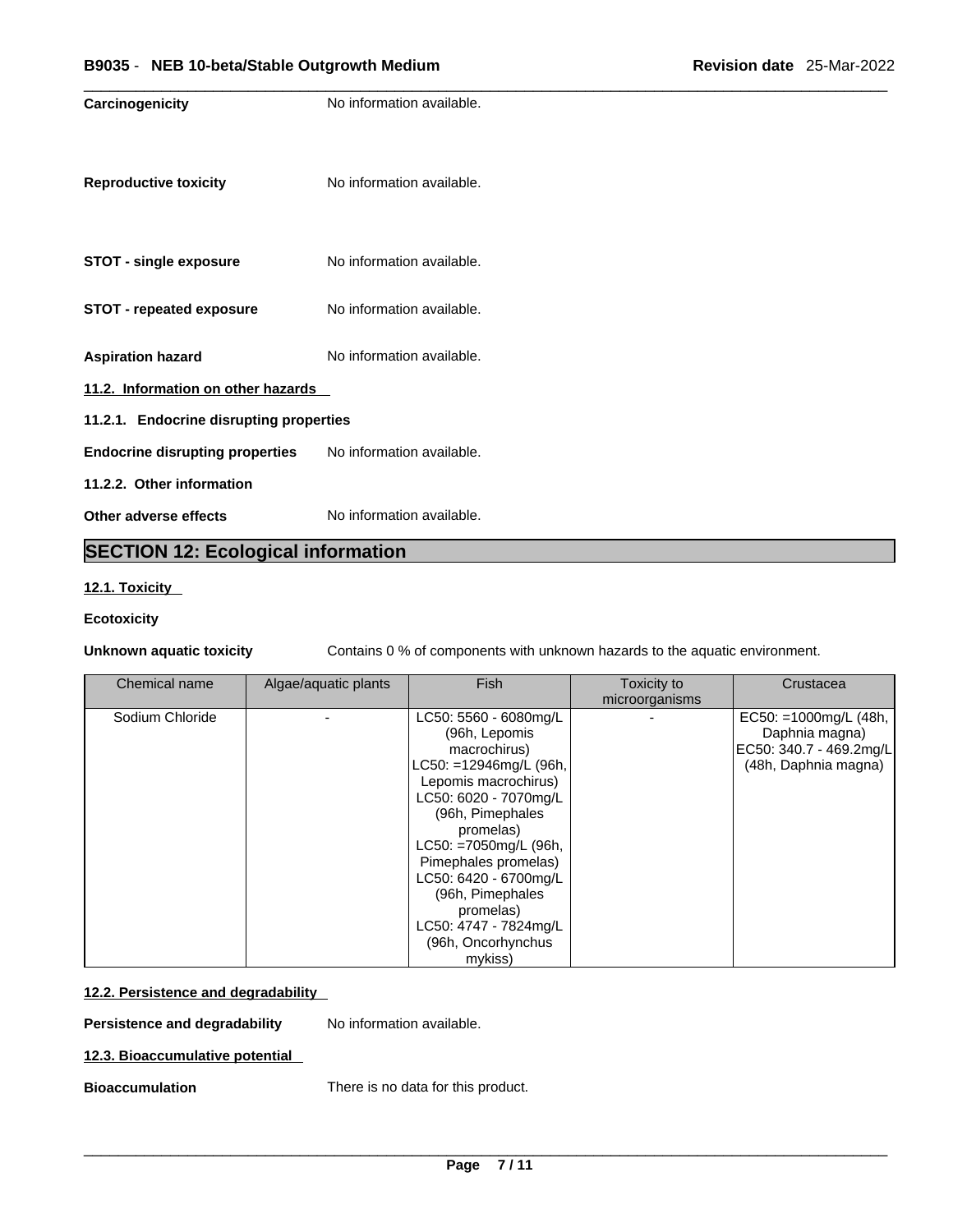#### **12.4. Mobility in soil**

**Mobility in soil** No information available.

#### **12.5. Results of PBT and vPvB assessment**

#### **PBT and vPvB assessment**

| Chemical name   | PBT and vPvB assessment                             |
|-----------------|-----------------------------------------------------|
| Sodium Chloride | The substance is not PBT / vPvB PBT assessment does |
|                 | not apply                                           |

#### **12.6. Other adverse effects**

**Endocrine disrupting properties** No information available.

#### **12.7. Other adverse effects**

No information available.

## **SECTION 13: Disposal considerations**

#### **13.1. Waste treatment methods**

| Waste from residues/unused    | Dispose of in accordance with local regulations. Dispose of waste in accordance with |
|-------------------------------|--------------------------------------------------------------------------------------|
| products                      | environmental legislation.                                                           |
| <b>Contaminated packaging</b> | Do not reuse empty containers.                                                       |

## **SECTION 14: Transport information**

| IATA                              |                          |
|-----------------------------------|--------------------------|
| 14.1 UN number or ID number       | Not regulated            |
| 14.2                              |                          |
| 14.3 Transport hazard class(es)   | Not regulated            |
| 14.4 Packing group                | Not regulated            |
| 14.5 Environmental hazard         | Not applicable           |
| 14.6 Special precautions for user |                          |
| <b>Special Provisions</b>         | None                     |
|                                   |                          |
| <b>IMDG</b>                       |                          |
| 14.1 UN number or ID number       | Not regulated            |
| 14.2                              |                          |
| 14.3 Transport hazard class(es)   | Not regulated            |
| 14.4 Packing group                | Not regulated            |
| 14.5 Environmental hazard         | Not applicable           |
| 14.6 Special precautions for user |                          |
| <b>Special Provisions</b>         | None                     |
| 14.7 Maritime transport in bulk   | No information available |
| according to IMO instruments      |                          |
|                                   |                          |
| <b>RID</b>                        |                          |
| <b>14.1 UN/ID No</b>              | Not regulated            |
| 14.2                              |                          |
| 14.3 Transport hazard class(es)   | Not regulated            |
| 14.4 Packing group                | Not regulated            |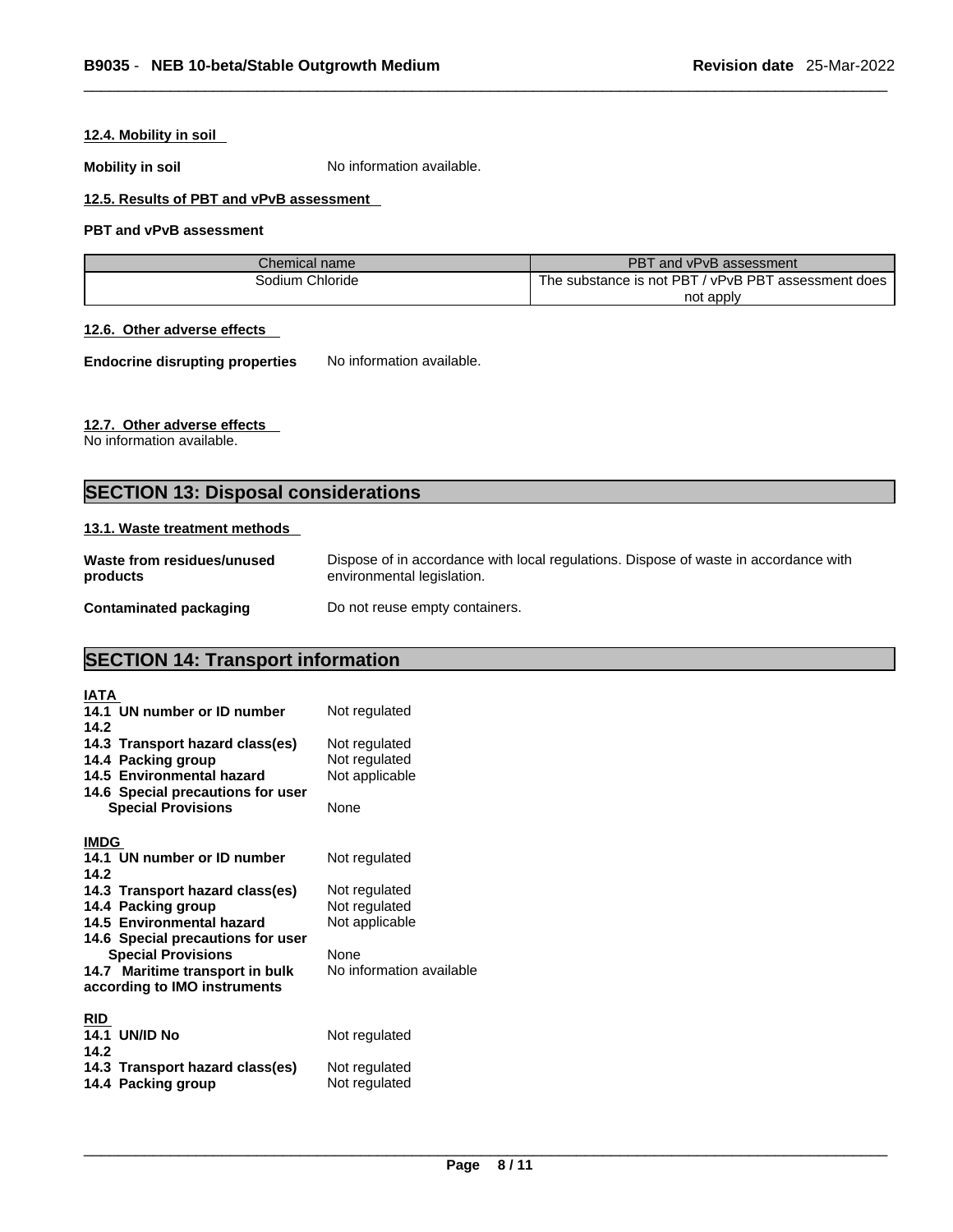| 14.5 Environmental hazard<br>14.6 Special precautions for user<br><b>Special Provisions</b> | Not applicable |  |
|---------------------------------------------------------------------------------------------|----------------|--|
|                                                                                             | None           |  |
| <b>ADR</b>                                                                                  |                |  |
| 14.1 UN number or ID number                                                                 | Not regulated  |  |
| 14.2                                                                                        |                |  |
| 14.3 Transport hazard class(es)                                                             | Not regulated  |  |
| 14.4 Packing group                                                                          | Not regulated  |  |
| 14.5 Environmental hazard                                                                   | Not applicable |  |
| 14.6 Special precautions for user                                                           |                |  |
| <b>Special Provisions</b>                                                                   | None           |  |

## **SECTION 15: Regulatory information**

**15.1. Safety, health and environmental regulations/legislation specific for the substance or mixture**

#### **National regulations**

#### **France**

**Occupational Illnesses (R-463-3, France)**

| Chemical name      | French RG number |
|--------------------|------------------|
| Chloride<br>odium. | <b>RG 78</b>     |
| 7647-14-5          |                  |

#### **European Union**

Take note of Directive 98/24/EC on the protection of the health and safety of workers from the risks related to chemical agents at work.

#### **Authorizations and/or restrictions on use:**

This product does not contain substances subject to authorization (Regulation (EC) No. 1907/2006 (REACH), Annex XIV) This product does not contain substances subject to restriction (Regulation (EC) No. 1907/2006 (REACH), Annex XVII)

#### **Persistent Organic Pollutants**

Not applicable

#### **Ozone-depleting substances (ODS) regulation (EC) 1005/2009**

Not applicable

#### **EU - Plant Protection Products (1107/2009/EC)**

| Chemical<br>name                      | (1107/2009/EC)<br>гι.<br>Plan<br><b>Protection Products</b><br>-u |
|---------------------------------------|-------------------------------------------------------------------|
| 7647-<br>$-14-$<br>Chloride<br>sodium | protection agent<br>Ίanτ                                          |

#### **Biocidal Products Regulation (EU) No 528/2012 (BPR)**

| Chemical name                  | 528/2012<br>(BPR)<br>- -<br>oducts P<br>150A<br>3100<br>Requiation<br>⊿dal™<br>. JI NO<br>/N/ |
|--------------------------------|-----------------------------------------------------------------------------------------------|
| 7647-14-<br>Sodium<br>Chloride | hvaiene<br>$\sim$<br>на<br>                                                                   |

| <b>International Inventories</b> |                |
|----------------------------------|----------------|
| <b>TSCA</b>                      | Contact suppli |
| <b>DSL/NDSL</b>                  | Contact suppli |
| <b>EINECS/ELINCS</b>             | Contact suppli |
| <b>ENCS</b>                      | Contact suppli |
| <b>IECSC</b>                     | Contact suppli |
| <b>KECL</b>                      | Contact suppli |
|                                  |                |

**The right** for inventory compliance status *Ber* for inventory compliance status **EING:** Findentory compliance status **Exagger for inventory compliance status IECC** for inventory compliance status **Kecler for inventory compliance status**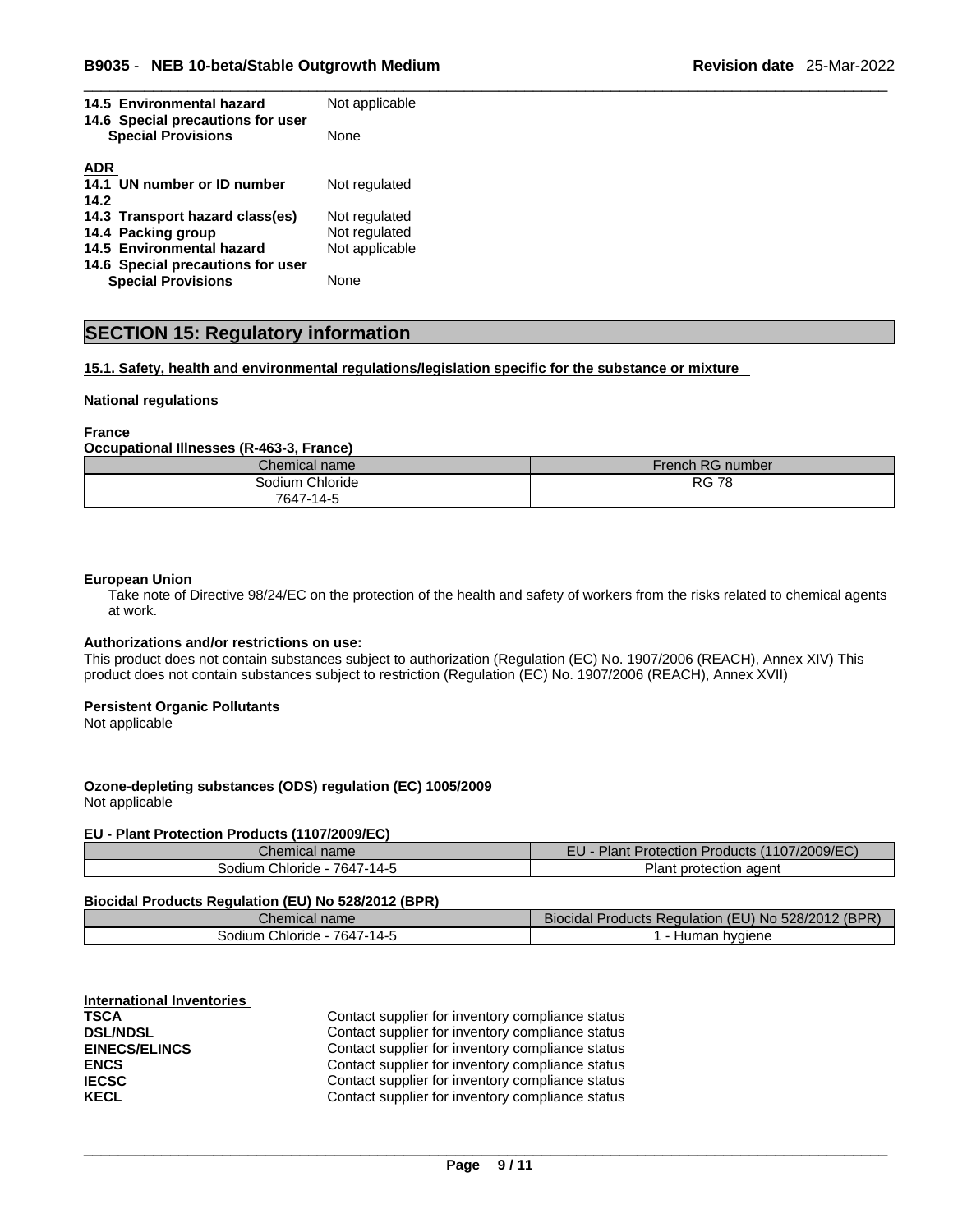| <b>Revision date</b> 25-Mar-2022 |  |
|----------------------------------|--|
|----------------------------------|--|

| <b>PICCS</b> | Contact supplier for inventory compliance status |
|--------------|--------------------------------------------------|
| <b>AIIC</b>  | Contact supplier for inventory compliance status |
| <b>NZIoC</b> | Contact supplier for inventory compliance status |

 **Legend:** 

 **TSCA** - United States Toxic Substances Control Act Section 8(b) Inventory

 **DSL/NDSL** - Canadian Domestic Substances List/Non-Domestic Substances List

 **EINECS/ELINCS** - European Inventory of Existing Chemical Substances/European List of Notified Chemical Substances

 **ENCS** - Japan Existing and New Chemical Substances

 **IECSC** - China Inventory of Existing Chemical Substances

 **KECL** - Korean Existing and Evaluated Chemical Substances

 **PICCS** - Philippines Inventory of Chemicals and Chemical Substances

 **AICS** - Australian Inventory of Chemical Substances

 **NZIoC** - New Zealand Inventory of Chemicals

**15.2. Chemical safety assessment**

**Chemical Safety Report** No information available

## **SECTION 16: Other information**

**Key or legend to abbreviations and acronyms used in the safety data sheet**

**Legend** 

SVHC: Substances of Very High Concern for Authorization:

#### **Legend Section 8: EXPOSURE CONTROLS/PERSONAL PROTECTION**

| <b>TWA</b> | TWA (time-weighted average) | STEL |
|------------|-----------------------------|------|
| Ceiling    | Maximum limit value         |      |
| $\div$     | Sensitizers                 |      |

STEL (Short Term Exposure Limit) Skin designation

#### **Key literature references and sources for data used to compile the SDS**

Agency for Toxic Substances and Disease Registry (ATSDR) U.S. Environmental Protection Agency ChemView Database European Food Safety Authority (EFSA) European Chemicals Agency (ECHA) Committee for Risk Assessment (ECHA\_RAC) European Chemicals Agency (ECHA) (ECHA\_API) EPA (Environmental Protection Agency) Acute Exposure Guideline Level(s) (AEGL(s)) U.S. Environmental Protection Agency Federal Insecticide, Fungicide, and Rodenticide Act U.S. Environmental Protection Agency High Production Volume Chemicals Food Research Journal Hazardous Substance Database International Uniform Chemical Information Database (IUCLID) National Institute of Technology and Evaluation (NITE) Australia National Industrial Chemicals Notification and Assessment Scheme (NICNAS) NIOSH (National Institute for Occupational Safety and Health) National Library of Medicine's ChemID Plus (NLM CIP) National Library of Medicine's PubMed database (NLM PUBMED) National Toxicology Program (NTP) New Zealand's Chemical Classification and Information Database (CCID) Organization for Economic Co-operation and Development Environment, Health, and Safety Publications Organization for Economic Co-operation and Development High Production Volume Chemicals Program Organization for Economic Co-operation and Development Screening Information Data Set World Health Organization **Prepared by Environmental, Health and Safety** 

**Revision note** SDS is valid 3 years from revision date. Contact info@neb.com for latest revision.